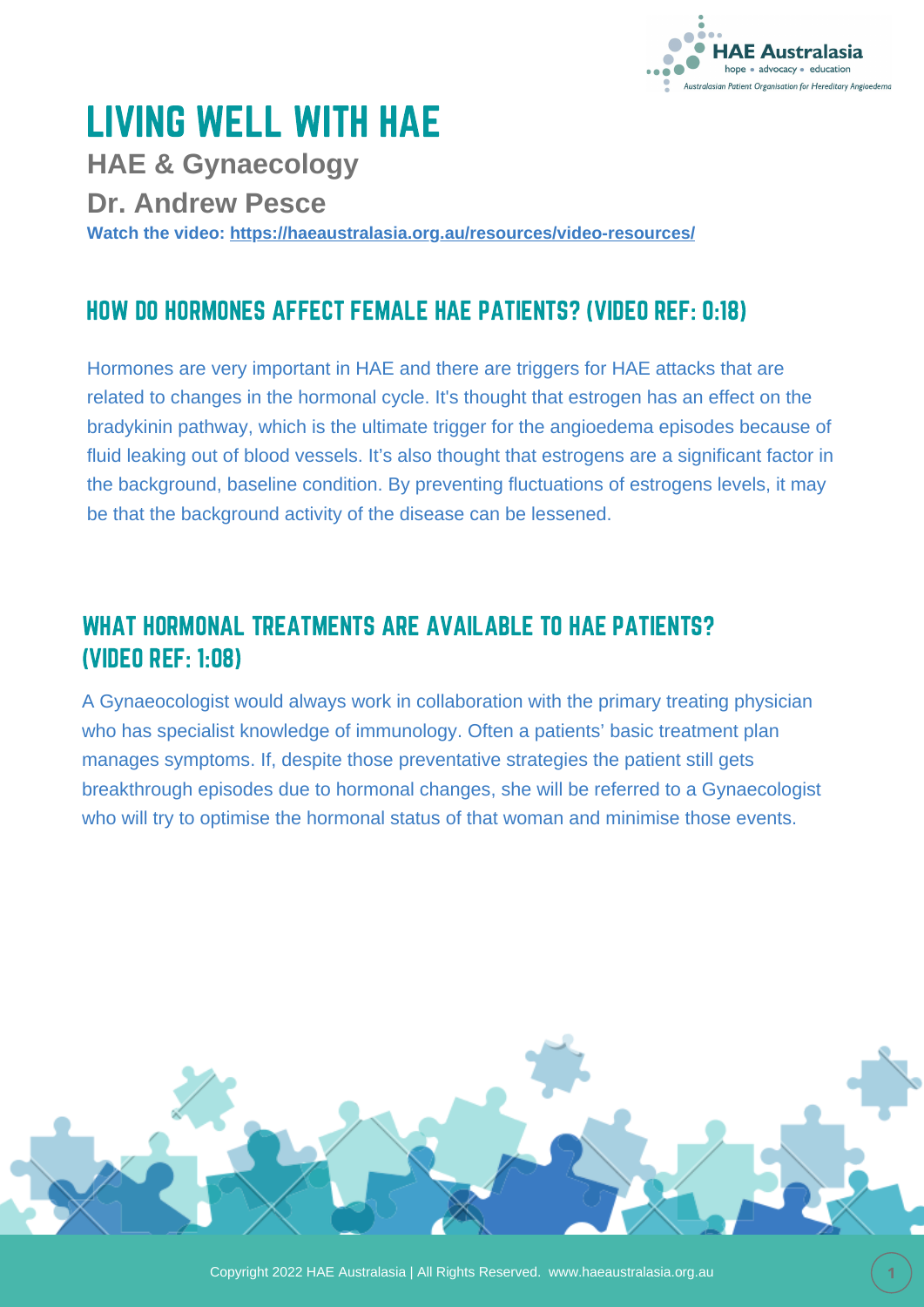The treatments that are available rely on suppressing ovulation and avoidance of estrogens. That's important because those two things are associated with increasing estrogen levels. Ovulation is associated with a surge in estrogen.



The decrease in estrogen levels before periods can trigger events as well. So it's not just an increase, it's a decrease as well, a change in estrogen levels.



Adding estrogen and giving women estrogen containing medications can also trigger HAE. So the Gynaecologists expertise is in finding how to achieve what a woman needs, at the various times in her life where hormones are necessary, and minimise the impact and worsening of the HAE.

## IS ESTROGEN A TRIGGER ALL THE TIME OR JUST WHEN PREGNANT OR USING ORAL CONTRACEPTIVES? (VIDEO REF: 2:46)

Estrogen levels can trigger HAE episodes at any time in a woman's life. Many women have described that they never had HAE attacks until they hit puberty.

Hormonal triggers

- Puberty increase in estrogen
- Going on the oral contraceptive pill
- Pregnancy
- Hormone treatments for menstrual disorders
- Menopause decrease in estrogen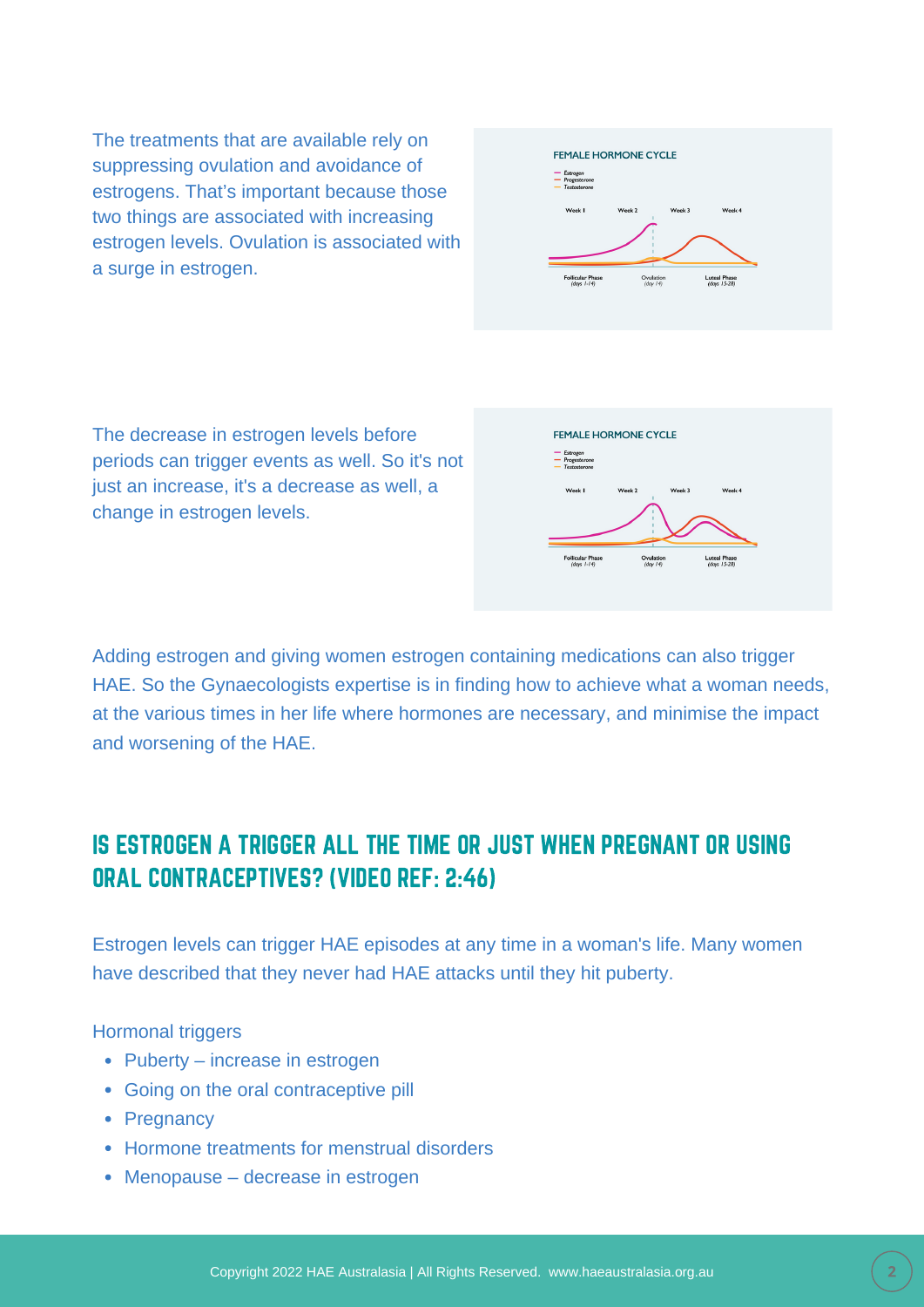## HOW CAN PATIENTS MANAGE HORMONAL AND CYCLE RELATED CHANGES? (VIDEO REF: 3:56)

The management will depend on what symptoms they're experiencing. If a woman is lucky and doesn't get exacerbations, nothing has to happen. If a woman after puberty has gynaecological problems associated with hormonal levels that need management, her HAE needs to be taken into account when organising treatment. It's important to understand that individual responses are variable, with or without HAE. The reason there are so many types of contraceptive pills on the market is because there isn't one that's good for everyone.

The treatment requires some fine tuning to find what's best for that individual woman. The general principles, however, are to avoid estrogens, and use non estrogen hormones to achieve the same results as the conventional estrogen containing preparations whether it's for contraception, hormone replacement therapy, or cycle control.

Gynaecologists are experienced at finding ways to get around the need for estrogen. And normally, it's by picking a progesterone analogue hormone. Progesterone is a naturally occurring hormone. Gestagen's are other hormones that have progesterone effects, but aren't actually progesterone, which is orally absorbable.

The use of medications such as Provera, or Primolut which contain those other hormones to suppress the cycle and achieve the desired result - whether it's contraception, hormonal control, cycle control or even relief of menopausal symptoms without the use of estrogen.

#### HOW CAN PATIENTS MANAGE BIRTH CONTROL? (VIDEO REF: 5:52)

There are two aspects to think about, apart from the contraception. Because of the HAE, we also want to suppress estrogen levels. For example, you might get satisfactory birth control by using various methods like condoms. But that's not going to suppress ovulation, so it may not achieve the therapeutic goal. We want to avoid estrogen containing oral contraceptive pills. So there are progesterone or progestogen alternatives.

There are also inter uterine devices, although they don't necessarily suppress ovulation. Therefore devices like the Mirena which might be good for contraception and cycle controls, may not be ideal.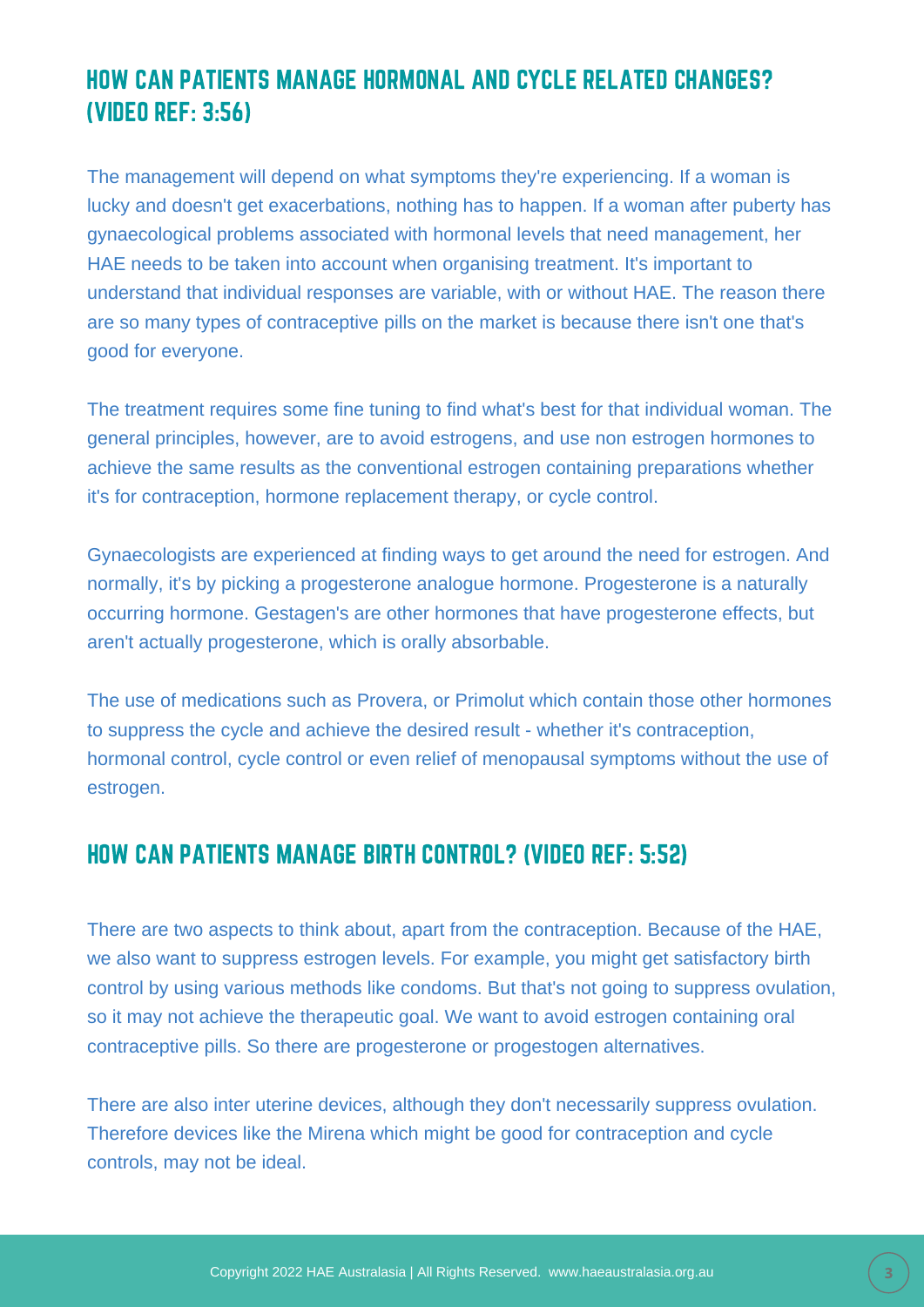The Gynaecologist may need some alterations to their treatment plan depending on the patients' responses. Don't be disheartened, there are always other alternatives that can be considered.

## IS THERE ANYTHING A PATIENT NEEDS TO DO IF SHE'S TRYING TO GET PREGNANT? (VIDEO REF: 7:07)

Preparation for pregnancy is a very important part of a woman's life. And for all women, there are certain things that are advised - avoidance of alcohol, smoking, getting any underlying health issue as stable as it can be, and avoid taking medications which might cause problems in pregnancy.

If you are on medications, which are not desirable in pregnancy, see if you can stabilise your condition using the alternatives available. In terms of HAE, there's no specific preparation other than talking to your immunologist, and getting a management plan for what should happen in pregnancy. If you've been relying on hormonal suppression to help control the symptoms, you will need to come off that to get pregnant, so will need to have a transition plan in place. The plan should also include what to do if you do have an attack in pregnancy, you can use the preventive non hormonal therapies which are normally used.

It's very important to make sure that the obstetrician or midwife or whoever is providing care for you is in contact with the immunologist, and has an understanding of your condition, has collaborative communication and a plan of what to do.

From the pregnancy specific point of view, there's no reason that a patient can't hope for a natural birth. There's no reason that the obstetrician needs to make any changes to the plan and management of the pregnancy because of HAE. If you do require a caesarean, or there's going to be an instrument assisted delivery, you will need to be treated with C1 Inhibitors prophylactically to minimise the chance of an HAE attack triggered by that sort of event.